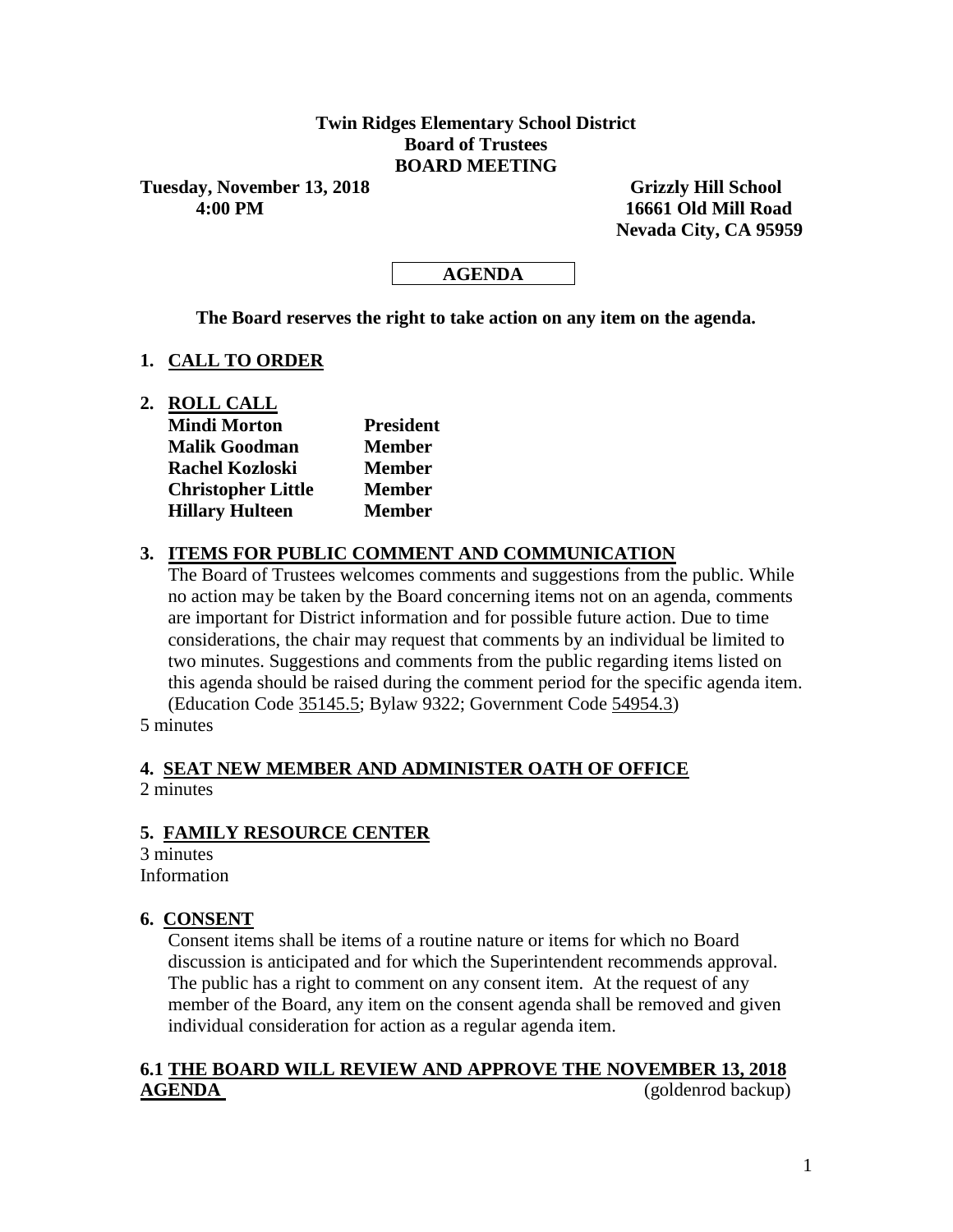## **6.2 THE BOARD WILL REVIEW AND APPROVE THE MINUTES OF OCTOBER 9, 2018** (grey backup)

## **6.3 APPROVE WARRANTS**

(green backup)

#### **7. INVESTMENT REPORT UPDATE: OWENS ESTATE & STRATEGY GROUP** 10 minutes (white backup)

Information

## **8. TEACHERS REPORT**

a. Washington School Enrollment

| Grade           | --<br>л |  |  |  |  | <b>Total</b> |
|-----------------|---------|--|--|--|--|--------------|
| <b>Students</b> |         |  |  |  |  |              |

b. Grizzly Hill School Enrollment

| $\tilde{\phantom{a}}$<br>Grade | TK/K/1 |                          |  |  |   | m<br>`otal |
|--------------------------------|--------|--------------------------|--|--|---|------------|
| <b>Students</b>                | - •    | $\overline{\phantom{a}}$ |  |  | ∸ |            |

5 minutes

Information

## **9. ANNUAL DEVELOPER FEE REPORT**

5 minutes Discussion/action (white backup)

# **10. PUBLIC DISCLOSURE AND APPROVAL OF COLLECTIVE BARGAINING AGREEMENTS FOR CERTIFICATED AND CLASSIFIED**<br>3 minutes

Action

(orchid backup)

## **11. BIIG GRANT UPDATE**

5 minutes Discussion/information

#### **12. UPDATE ON ASES**

5 minutes Information

## **13. LCAP**

3 minutes Information